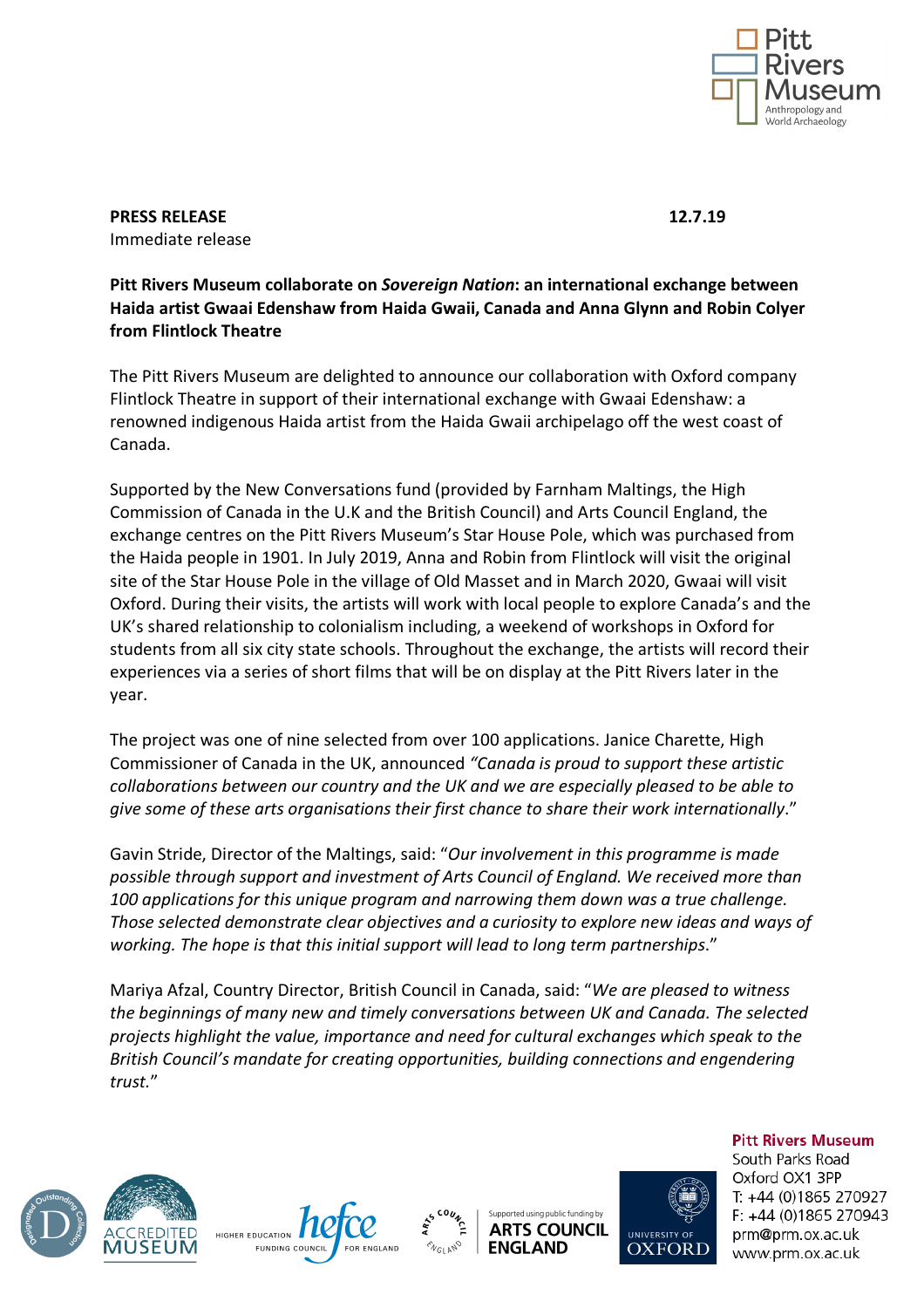Andy McLellan, Head of Learning and Participation at Pitt Rivers Museum, said: "*This is a wonderful opportunity to take a longstanding collaboration between the Haida Nation and the Pitt Rivers Museum and develop it in a new direction. It will create unique learning opportunities for Oxford teenagers led by Flintlock Theatre and Gwaai Edenshaw, a worldclass artist and film-maker.*"

Flintlock Theatre said "*We are beyond excited to work internationally for the very first time, and on a project as fascinating as Sovereign Nation. It's a real privilege to work with an artist of Gwaai's stature and to do that with the support of a great institution like the Pitt Rivers Museum. We're looking forward to returning to Oxford to share all we've learned with people locally via the really varied programme of activity that's in the works.*"

**Pitt Rivers Museum Press Contact:** Louise Hancock, Marketing & Media Officer, louise.hancock@prm.ox.ac.uk, 01865 613017

## **NOTES TO EDITORS**

- **The Pitt Rivers Museum** is one of the finest archaeological and ethnographic teaching museums in the world. Founded in 1884, when General Pitt Rivers, an influential figure in the development of archaeology and evolutionary anthropology, donated his collection of more than 27,000 objects to the University of Oxford, it now stewards over 550,000 objects. These collections of historical, social and ritual significance are of an extraordinary range and depth, including great works of art, invention and design from around the world. The Museum carries out world-leading conservation and research and welcomes half a million visitors each year, and currently focuses on developing more socially engaged practice with a focus on inclusivity. The Pitt Rivers Museum is much loved for its characteristic multilayered and dense displays. Today, the Museum is a dynamic, forward-looking institution with many connections to stakeholders throughout the world.
- **Farnham Maltings** is a cultural organisation based in Surrey, England and working on a local, national and international level. We support, collaborate with and invest in artists to make new theatre and reach new audiences. We believe that the arts help us to make sense of the world, bring people together and articulate new ideas. We support a network of 180 venues across the south east of England, organise a bi-annual showcase of new English performance for an international audience, produce a stable of independent theatre companies and are working to diversify the makers and audience for the arts in the UK. Farnham Maltings is an Arts Council England National Portfolio Organisation and receives specific support for its international programme. Registered charity no 305034. **farnhammaltings.com**
- **The British Council** is the UK's international organisation for cultural relations and educational opportunities. We work with over 100 countries in the fields of arts and culture, English language, education and civil society. Last year we reached over 75 million people directly and 758 million people overall including online, broadcasts and publications. We make a positive contribution to the countries we work with – changing lives by creating opportunities, building connections and engendering trust. Founded in 1934 we are a UK charity governed by Royal Charter and a UK public body. We receive 15 per cent core funding grant from the UK government. **www.britishcouncil.org**
- **The High Commission of Canada in the United Kingdom** is the country's diplomatic mission to the UK. The High Commission works to enrich the Canada-UK relationship across cultural and creative industries through a range of activities including exhibitions hosted in our gallery space within Canada House on Trafalgar Square, events that showcase Canadian culture across the country, our work with partners such as the British Council and Farnham Maltings and a quarterly Culture Canada newsletter to build awareness of Canadian cultural presence in the UK.
- **Gwaai Edenshaw (Hluugiitgaa)** (gwaai.com) is a celebrated Haida artist working with sculpture, carving, graphic art, theatre and film. Trained under Bill Reid, he's interested in telling traditional stories in non-traditional ways, working on both monumental and miniature scale – two key works are *Two Brothers Pole* (2011) for the people of Jasper, Canada and *Putting Things Together in his Mind*  (2009) – a 17 ounce gold sculpture. 2018 saw the release of *SGaawaay K'uuna (Edge of the Knife)* - the first feature entirely in the Haida language. Co-directed by Gwaai, it followed on from his involvement in *Sinxii Ganguu –* the first play in over one hundred years entirely in the Haida language.